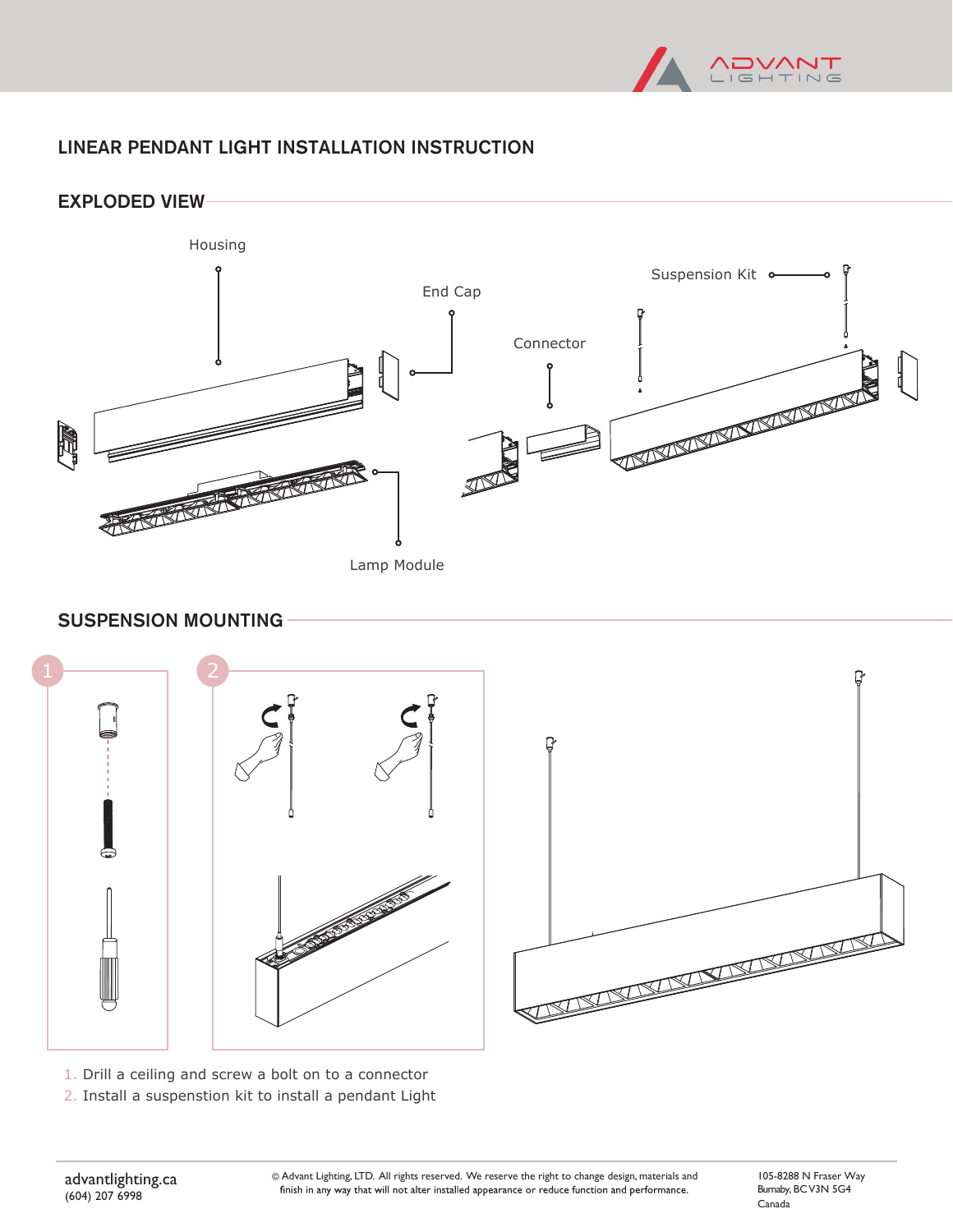

### SUSPENSION CONNECTION MOUNTING



1. Pull the end cap from the housing



2. Fix the connecting piece on the first fixture



3. Insert a LED module into the housing



4. Connect wires from each LED module

5. Connect with same colour wires



6. After connection, make sure two housings are connected with straight angle